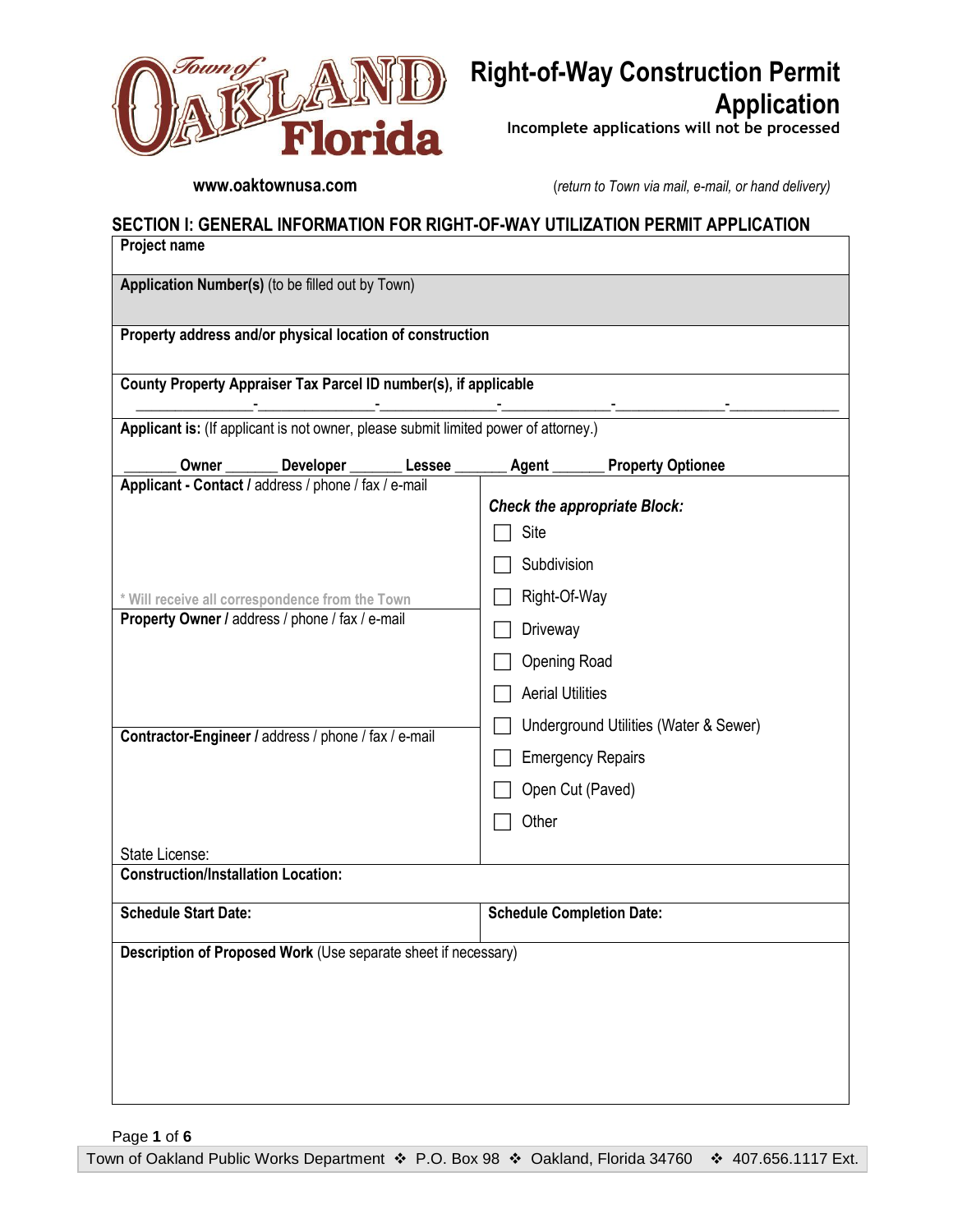

**Incomplete applications will not be processed**

*www.oaktownusa.com com <b><i>coming the computation of Town via mail, e-mail, or hand delivery n p <i>n n i n n i n n i n i n i n i n i n i n i n i n i i n i n* 

#### **SECTION II: PERMIT REQUEST - CHECK APPROPRIATE BOX OF WORK TO BE PERFORMED AND COMPLETE RESPECTIVE FIELDS**

**A – RIGHT-OF-WAY UTILIZATION PERMIT REQUEST**

**B – UNDERGROUND/AERIAL UTILITY PERMIT REQUEST**

**SECTION II - A: COMPLETE THIS SECTION FOR** *RIGHT-OF-WAY UTILIZATION* **PERMIT REQUEST** Number & Type of Road Crossings

| None | OPEN CUT | <b>OPEN CUT</b> | <b>BORE/JACK</b> |
|------|----------|-----------------|------------------|
|      | (PAVED)  | (UNPAVED)       |                  |

*Letter of Notification sent to the following Agencies on (Indicate Name of Agency & Call Number)*

| Water:     | Electric: |  |
|------------|-----------|--|
| Sewer:     | Gas:      |  |
| Telephone: | Other:    |  |

**SECTION II - B: COMPLETE THIS SECTION FOR** *UNDERGROUND/AERIAL UTILITY* **PERMIT REQUEST** Title of Approved Plans & Date of Approval (If applicable):

 $\_$  ,  $\_$  ,  $\_$  ,  $\_$  ,  $\_$  ,  $\_$  ,  $\_$  ,  $\_$  ,  $\_$  ,  $\_$  ,  $\_$  ,  $\_$  ,  $\_$  ,  $\_$  ,  $\_$  ,  $\_$  ,  $\_$  ,  $\_$  ,  $\_$  ,  $\_$  ,  $\_$  ,  $\_$  ,  $\_$  ,  $\_$  ,  $\_$  ,  $\_$  ,  $\_$  ,  $\_$  ,  $\_$  ,  $\_$  ,  $\_$  ,  $\_$  ,  $\_$  ,  $\_$  ,  $\_$  ,  $\_$  ,  $\_$  ,  $\_$  ,  $\_$  ,  $\_$  ,  $\_$  ,  $\_$  ,  $\_$  ,  $\_$  ,  $\_$  ,  $\_$  ,  $\_$  ,  $\_$  ,  $\_$  ,  $\_$  ,  $\_$  ,  $\_$  ,  $\_$  ,  $\_$  ,  $\_$  ,  $\_$  ,  $\_$  ,  $\_$  ,  $\_$  ,  $\_$  ,  $\_$  ,  $\_$  ,  $\_$  ,  $\_$  ,  $\_$  ,  $\_$  ,  $\_$  ,  $\_$  ,  $\_$  ,  $\_$  ,  $\_$  ,  $\_$  ,  $\_$  ,  $\_$  ,

### **SECTION II - C: COMPLETE THIS SECTION FOR** *ALL* **PERMIT REQUESTS**

Cost of Construction  $\mathcal S$ 

### **SECTION III: APPLICANT'S SIGNATURE**

Applicant's Signature: <br>
and the state of the state of the state of the state of the state of the state of the state of the state of the state of the state of the state of the state of the state of the state of the state o

Title: **With the set of the set of the set of the set of the set of the set of the set of the set of the set of the set of the set of the set of the set of the set of the set of the set of the set of the set of the set of** 

### **SECTION IV: APPLICATION FEES**

- 1. Residential: Flat fee of \$20.00 for Sidewalks, driveways, etc. for single-family homes
- 2. Commercial + Other Flat fee of \$90.00, plus 1% of total right-of-way construction costs
- 3. Franchisee Per agreement.
- 

### **SECTION V: NOTES**

1. The Town requires one copy of the plans to be submitted with each application for the permit. Photos of existing conditions for proposed construction area are to be submitted with R-O-W permit application. A copy of the approved permit will be returned to the applicant and the original will be kept in the Town's files. Call for utility located 48 hours prior to commencement. **For locates, call Sunshine One-Call at 1-800- 432-4770.** All utility locates expire 21 calendar days after request was made.

Page **2** of **6**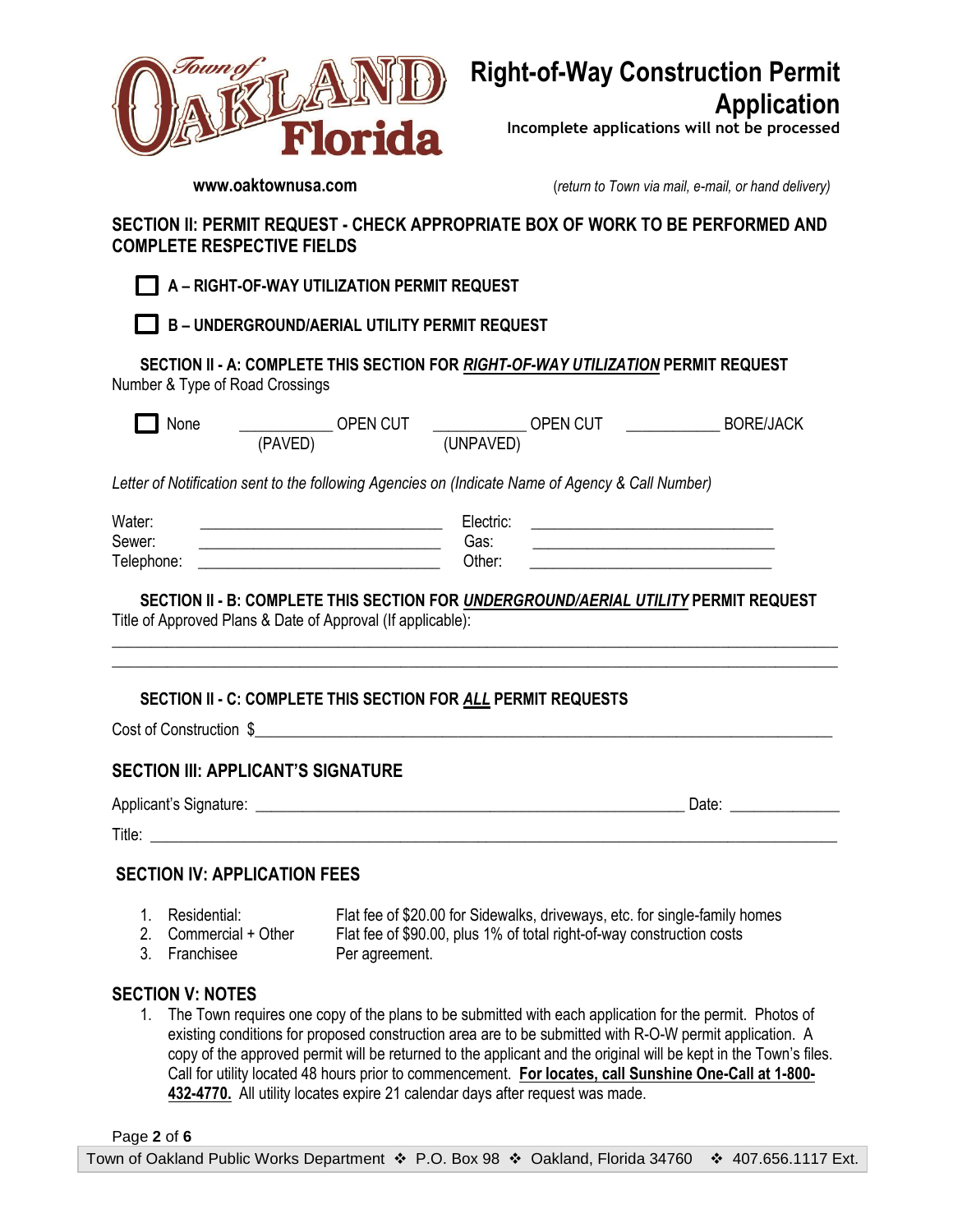

**Incomplete applications will not be processed**

 **[www.oaktownusa.com](http://www.oaktownusa.com/)** (*return to Town via mail, e-mail, or hand delivery)*

- 2. Any and all damage to Town-owned property including, but not limited to, water mains, sewer mains/laterals, stormwater lines, curb or street surfaces shall be reported to 407-427-8835 immediately.
- 3. In **emergency situations** where the street is opened prior to application, the Public Works, Police and Fire Departments must be notified immediately at 407-427-8835 or 911.

| <b>OFFICIAL USE ONLY</b><br><b>SECTION VI: APPLICATION SUBMITTAL</b>                                                                  |  |  |  |  |  |
|---------------------------------------------------------------------------------------------------------------------------------------|--|--|--|--|--|
|                                                                                                                                       |  |  |  |  |  |
|                                                                                                                                       |  |  |  |  |  |
|                                                                                                                                       |  |  |  |  |  |
|                                                                                                                                       |  |  |  |  |  |
| <b>SECTION VII:UTILITY PERMIT FINAL INSPECTION CERTIFICATION</b><br><b>Permit Completed</b><br>Permit Not Completed<br>Permit Expired |  |  |  |  |  |
| Comments:                                                                                                                             |  |  |  |  |  |
|                                                                                                                                       |  |  |  |  |  |

#### **IMPORTANT: See instructions and conditions on next page:**

Town of Oakland Public Works Department ❖ P.O. Box 98 ❖ Oakland, Florida 34760 ❖ 407.656.1117 Ext. 2302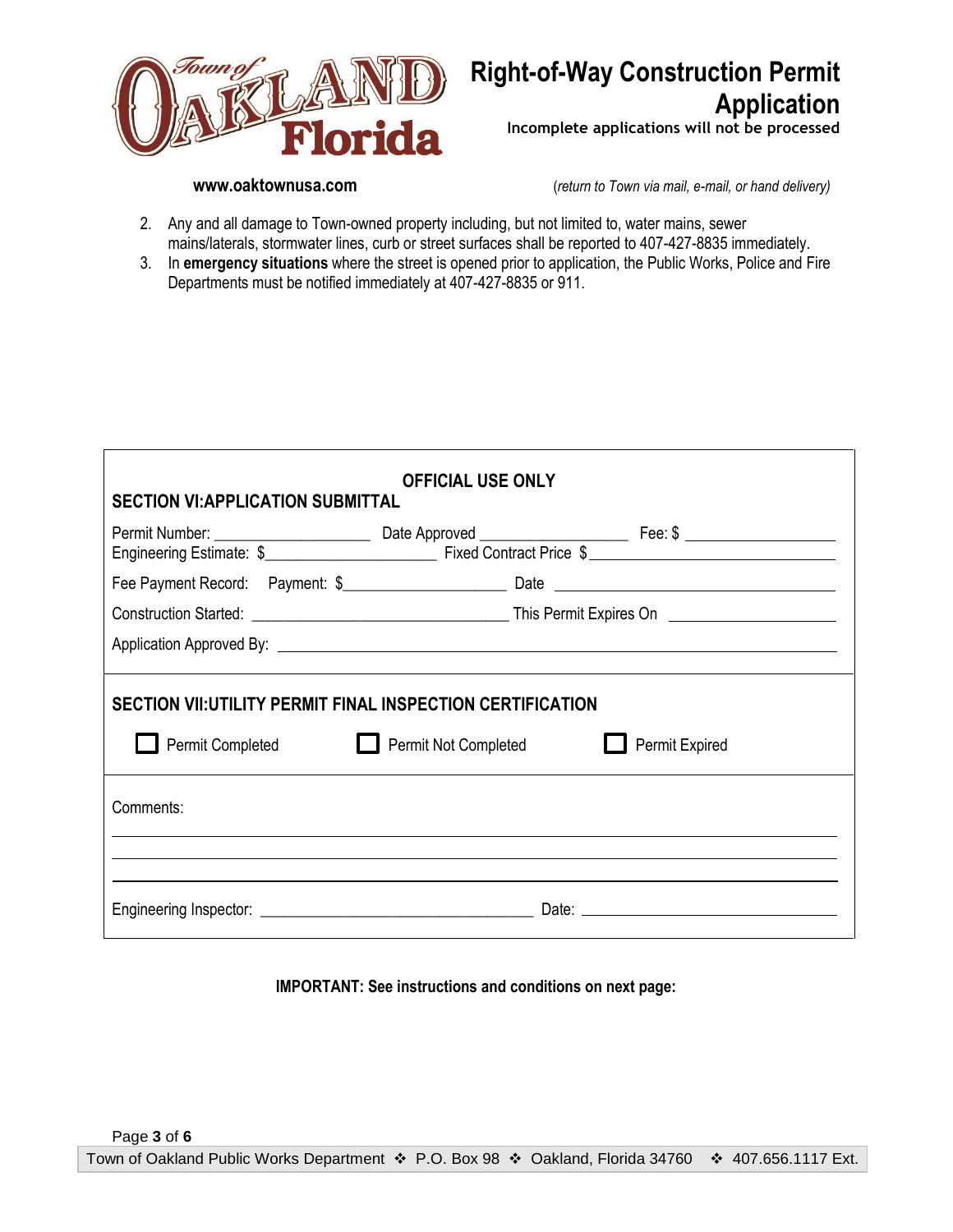

# **Right-of-Way Construction Permit**

**Application**

**Incomplete applications will not be processed**

*www.oaktownusa.com COM <i>COM <i>COM <i>COMP <i>COMP <i>COMP <i>COMP <i>COMP and delivery*) *<i>COMP <i>COMP COMP COMP COMP COMP COMP COMP COMP COMP COMP CO* 

### **SECTION VIII: INSTRUCTIONS AND CONDITIONS**

The issuance of this permit is governed and regulated by the following applicable directives:

- Florida State Statutes, Chapter 125.42; 337.401-.404
- Town of Oakland, Land Development Code;
- Regulations for the Transportation of Natural and Other Gas by Pipelines (Parts 1-1 & 192, Title 49 of the Code of Federal Regulations); and
- Any additional requirements of the Town Commission.

#### *SECTION I: General Information*

This section is to be completely filled out by the applicant(s). All site and subdivision applications must be accompanied by a certified engineer estimate of construction costs or film contract for construction. These estimates or contracts will be subject to review for comparison with current local market prices.

#### *SECTION II: Permit Request*

- This section is to be filled out only when use, installation or construction is to be within the Town of Oakland Right-of-Way.
- It is understood and agreed that the rights and privileges herein set out are granted only to extent of the Town's right, title and interest in the land to be entered upon and used by the permittee; and the permittee will at all times, assume all risk of and indemnify, defend and save/hold harmless the Town of Oakland from and against all loss, damage, cost or expense arising in any manner on account of the exercise or attempt exercise by said permittee of the aforesaid rights and privileges.
- The Town of Oakland Code permits construction activities between the hours of 7am and 5pm on weekdays, and at all other times prohibits construction activities unless specifically approved by the Town Manager.
- Applicant declares that prior to filing this permit, he has ascertained the location of ALL existing utilities, both aerial and underground. The specific names of the agencies that have been notified must be typed or printed in the space provided, for the specific type utility.
- It is expressly stipulated that this permit is a license for permissive use only and that the placing of facilities upon public property pursuant to this permit shall not operate to create or to vest any property right in said holder.
- The construction and/or maintenance of a utility shall not interfere with the property and rights of prior occupant.
- The holder of this permit shall take such safety measures, including the placing and display of caution signs and signals as are required by the Manual on Uniform Traffic Control Devices for Streets and Highways and shall also prevent any obstructions or conditions which are or may become dangerous to the traveling public.
- PERMITTEE is responsible for installing erosion-control measures so that all drainage structures and systems (pipes, swales, etc.) affected by the proposed work are protected from siltation or direct transmission of street debris.
- Materials and construction methods for pavement and concrete replacement shall be in accordance with the latest edition of the Florida Department of Transportation Standard Specifications for Road and Bridge Construction.
- The period of time between the restoration of the base material and the application of the finish surface course shall not exceed two weeks or 48 hours if in a heavily-used area or as required by the Public Works Director.
- The base material and surface course shall be specified by the Town Engineer or designee and be, at a minimum, of the thickness and the same type, equal to – or better than – existing materials.
- Boring and jacking shall be done in all cases where streets were resurfaced within two years unless exempted on this permit. No jetting (air or water) will be permitted without specific approval.

#### Page **4** of **6**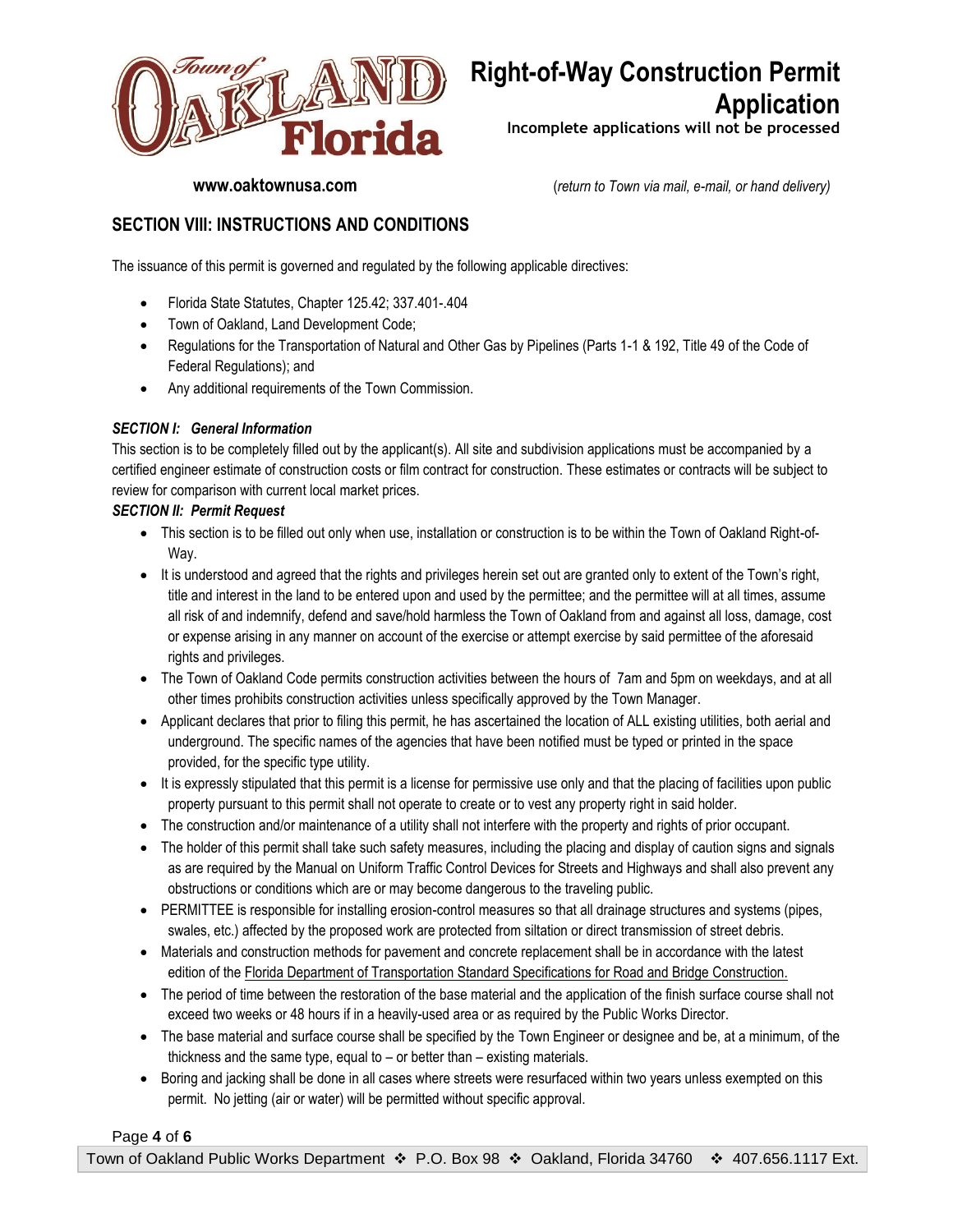

**Incomplete applications will not be processed**

*www.oaktownusa.com com <b><i>coming the computation of Town via mail, e-mail, or hand delivery n p <i>n n i n n i n n i n i n i n i n i n i n i n i n i i n i n* 

- Where permitted utility is installed in a parkway, the area shall be restored including by not limited to restoration of sod, shrubbery, driveways, sidewalks, storm drains, retaining walls, curbs, irrigation systems, etc., in a period not to exceed two (2) weeks from completion date permitted and restoration shall be of the same type material(s) and equal to – or better than – the original, unless exempted by prior approval of the Public Works Director.
- The applicant shall provide a 48-hour written notice of construction to each property owner bordering the construction route.
- Special cases NOT covered by the above must be discussed with the Public Works Department and outlined below prior to any construction.
- In the event of widening, repair or reconstruction of such road or highway, upon reasonable notice, the permittee shall move its facilities to clear such construction at no cost to the Town of Oakland insofar as such facilities are within the public right-of-way.
- *SECTION II – B: Underground Utility Permit Request* Include the title and date of engineered plans.

#### *SECTION II-C: Cost of Construction*

Detailed cost estimate or executed construction contract must be submitted. This applies to both *Section II-A* and *Section II-B*.

#### *SECTION III: Applicant's Signature*

Completion of this section is required for application to be accepted.

#### *SECTION IV: Application Fees*

Application fees must be paid in full prior to permit issuance.

#### *SECTION V: Notes*

Section V is provided to facilitate compliance with state and local regulation.

#### *SECTION VI: Official Use Only*

Applicant; additional requirements (if any); and expiration date; to be completed by the Town Engineer, or designee.

#### *SECTION VII: Utility Permit Final Inspection Certification*

Completion Certificate to be completed by the Town Engineer, or designee.

#### *SECTION VIII: Town of Oakland Standards for R-O-W Construction*

Section VIII is provided to facilitate compliance with state + local regulation.

#### *SECTION IX: Instructions and Conditions*

Section IX is provided to facilitate compliance with state + local regulation.

#### *PENALTIES:*

*Any work that commences without the required permits available on the job site shall be immediately suspended until such time as the required permits have been acquired. A penalty fee for work commenced without a valid permit issued shall be charged in addition to the normal permit fee. The penalty fee shall be equal to the permit fee. \*Emergency work is excluded from penalty fees.*